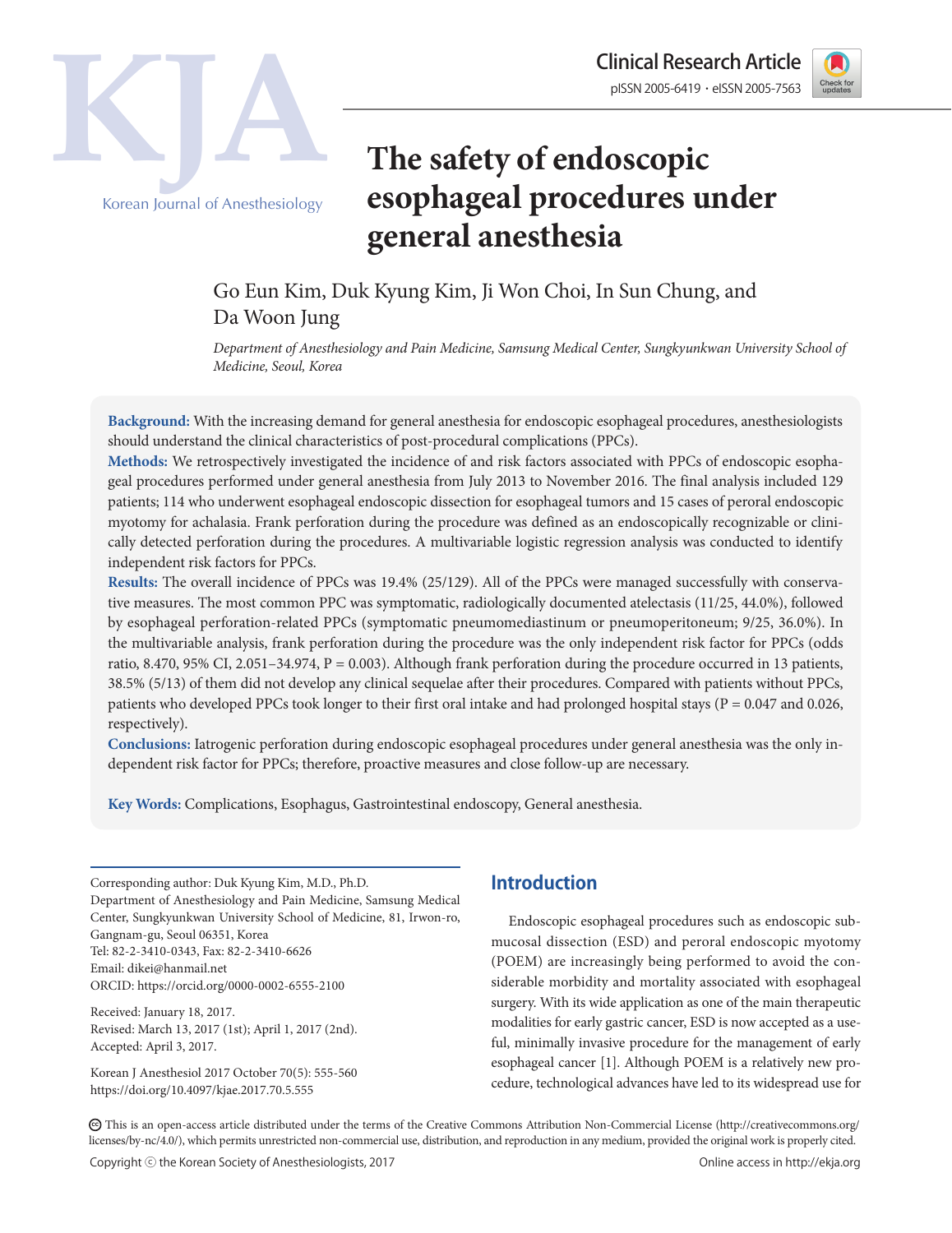the treatment of achalasia [2].

Compared with endoscopic gastric procedures, endoscopic esophageal procedures carry an increased risk of perforation or bleeding due to the thinner esophageal wall, and motion with respiration and heartbeat in a narrow space [3]. Ventilatory support during these procedures is also challenging, as access to the patient's airway is not always readily achieved. In addition, patients undergoing these procedures frequently have comorbidities, including cardiopulmonary disease, or pathology that increases the risk of regurgitation and aspiration [4]. Therefore, unlike endoscopic gastric procedures (mostly performed under sedation), intubation and general anesthesia may be preferable for endoscopic esophageal procedures.

Despite growing demand to provide anesthetic service for endoscopic esophageal procedures outside the operating room, few reports have focused on the safety of endoscopic esophageal procedures performed under general anesthesia. Therefore, we retrospectively investigated the incidence of and risk factors associated with post-procedural complications (PPCs) of endoscopic esophageal procedures performed under general anesthesia in a single South Korean institution.

## **Materials and Methods**

With Institutional Review Board approval (IRB file number: 2017-01-034; approval date: January 6, 2017), we retrospectively examined the records of patients aged  $\geq$  18 years who received general anesthesia for endoscopic esophageal procedures from July 2013 to November 2016 at our institution.

No esophageal procedure under general anesthesia was repeated in the same patient. Therefore, this retrospective cohort study enrolled 129 patients: 114 ESDs for esophageal tumors and 15 POEMs for achalasia. All procedures were performed in the endoscopy suite located outside the main operating theater.

#### Anesthesia

In all cases, anesthesia care was provided by a dedicated team of anesthesiologists with extensive experience in gastrointestinal endoscopy. The POEM patients took nothing by mouth except clear fluids for 24 h beforehand, while the ESD patients were fasted for 8 h before their procedures.

Standard anesthesia induction and intubation were performed in all patients. After an intravenous bolus of 2–3 mg of midazolam, anesthesia was induced and maintained by continuous infusion of propofol and remifentanil using a targetcontrolled infusion pump or continuous infusion of dexmedetomidine and remifentanil. Rocuronium was administered at 0.6–0.9 mg/kg as a muscle relaxant. After tracheal intubation, the lungs were ventilated at a tidal volume of 8 ml/kg in volumecontrolled mode. The respiratory rate was set to maintain the end-tidal carbon dioxide (ETCO<sub>2</sub>) at 35-40 mmHg.

After completing the procedures, any residual neuromuscular block was reversed and the tracheal tube was removed in the endoscopy room. Then, the patients were transferred to the endoscopy recovery room.

In the recovery room, all patients underwent serial assessments of pain using an 11-point numerical rating scale (NRS). When the patient complained of a pain NRS score  $\geq 5$ , 25 mg of meperidine was injected intravenously. Patients were discharged to the ward when they had a modified Aldrete score  $\geq 9$ .

#### Endoscopic procedures

Before every procedure, 5 mg of cimetropium was administered intravenously. All endoscopic procedures were performed with a video endoscope system (EVIS LUCERA ELITE; Olympus, Tokyo, Japan) by one of three experienced endoscopists. During the procedures, CO<sub>2</sub> insufflation was maintained at a rate of 1.2–1.5 L/min.

As described previously [5], the ESD procedure sequence typically consisted of marking the mucosa, making a mucosal incision, and performing submucosal dissection with simultaneous hemostasis. The POEM procedure sequence consisted of mucosal entry after the injection of normal saline mixed with epinephrine and indigo carmine, submucosal tunneling, and a myotomy using a Triangle Tip Knife (KD-640 L; Olympus, Tokyo, Japan), and hemostatic clip application to close the mucosal entry site.

For both procedures, all patients underwent chest radiography on the day of the procedure and the first day after the procedure to screen for pneumonia and perforation.

#### Variable selection and definition

PPCs included any of the following: pulmonary complications (atelectasis, effusion, aspiration or infectious pneumonia, pulmonary embolism, and acute respiratory failure), cardiovascular complications (critical arrhythmias, angina pectoris, myocardial infarction, congestive heart failure, and thromboembolic events), bleeding that required transfusion or emergency endoscopic/surgical intervention, and complications induced by procedure-related perforation (pneumothorax and symptomatic pneumomediastinum or pneumoperitoneum). Pulmonary complications were diagnosed only if supported by both clinical and radiological evidence.

The following clinical characteristics were collected using medical records: patient-related (demographic variables, American Society of Anesthesiologists physical status, history of smoking, and alcohol use), lesion-related (location of lesion),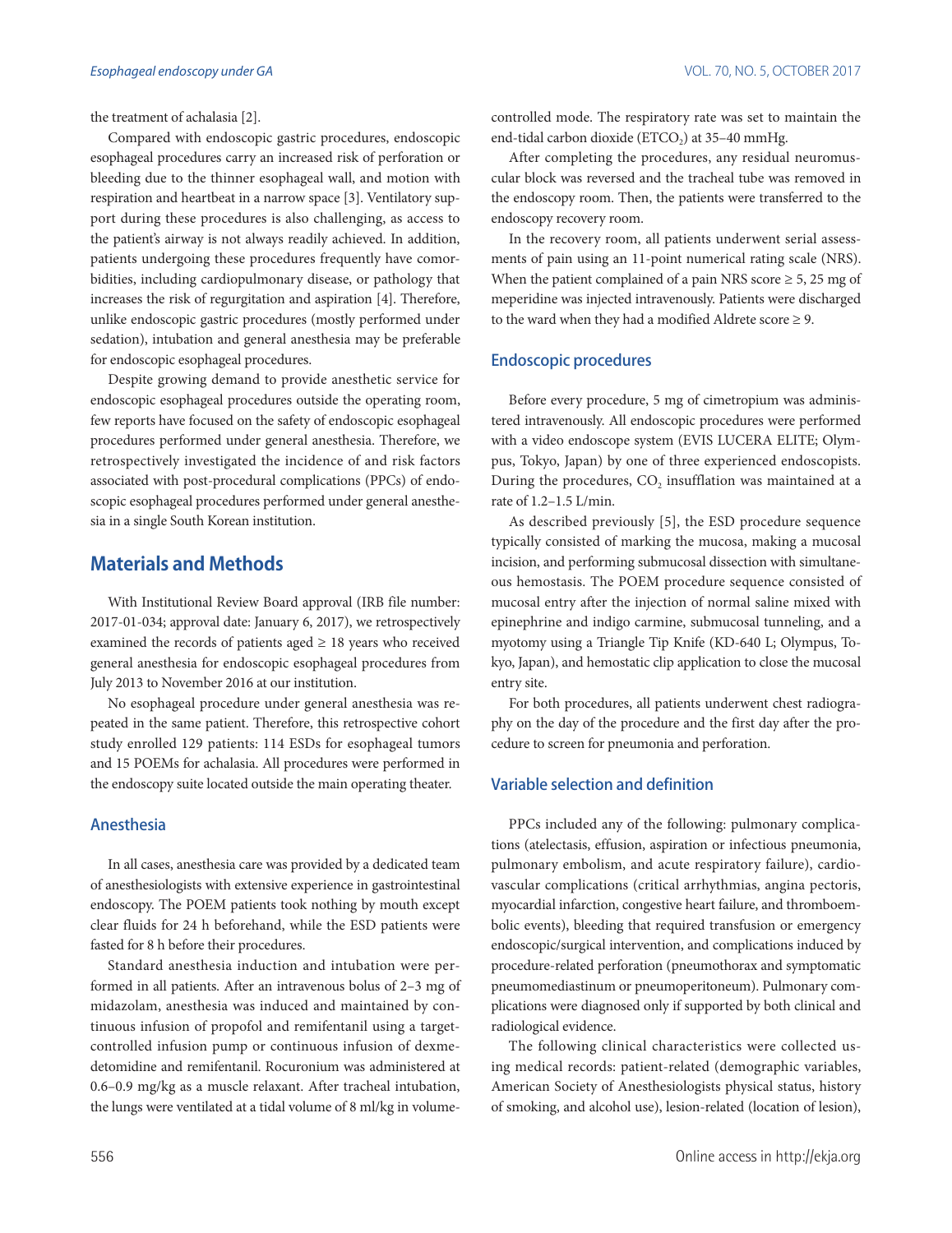#### KOREAN J ANESTHESIOL *Kim et al.*

| Table 1. Univariable Analyses of the Clinical Characteristics of the Patients with and without Post-procedural Complications (PPCs) |  |  |  |
|-------------------------------------------------------------------------------------------------------------------------------------|--|--|--|
|-------------------------------------------------------------------------------------------------------------------------------------|--|--|--|

|                                                                                                 | With PPCs<br>$(n = 25)$ | Without PPCs<br>$(n = 104)$ | P value                |
|-------------------------------------------------------------------------------------------------|-------------------------|-----------------------------|------------------------|
| Sex (M/F)                                                                                       | 22/3                    | 97/7                        | 0.376                  |
| Age $(yr)$                                                                                      | $60.9 \pm 12.7$         | $63.8 \pm 10.6$             | 0.238                  |
| Current smoking/ex- or non-smoking                                                              | 4/21                    | 30/74                       | 0.191                  |
| Alcohol abuse (yes/no)                                                                          | 6/19                    | 36/68                       | 0.309                  |
| BMI (kg/m <sup>2</sup> )                                                                        | $23.3 \pm 3.1$          | $24.0 \pm 2.4$              | 0.174                  |
| ASA physical status (I/II/III)                                                                  | 8/14/3                  | 34/65/5                     | 0.402                  |
| Location of lesion (cervical/upper thoracic/mid-thoracic/lower thoracic<br>and intra-abdominal) | 0/2/16/7                | 0/12/52/40                  | 0.452                  |
| Procedure type (ESD/POEM)                                                                       | 19/6                    | 95/9                        | $0.032*$               |
| Anesthesia type (PPF+Remi/Dex+Remi)                                                             | 20/5                    | 95/9                        | 0.101                  |
| Duration of surgery (min)                                                                       | $86.0 \pm 37.8$         | $73.3 \pm 48.3$             | 0.164                  |
| Duration of anesthesia (min)                                                                    | $113.5 \pm 39.5$        | $97.0 \pm 49.1$             | 0.081                  |
| Frank perforation during procedure (yes/no)                                                     | 8/17                    | 5/99                        | $< 0.001$ <sup>*</sup> |
| Maximum pain NRS score in the recovery room $(0-10)$                                            | $0.0(0.0-7.0)$          | $1.0(0.0-6.0)$              | 0.793                  |
| Total dose of meperidine used in the recovery room (mg)                                         | $0.0(0.0-25.0)$         | $0.0(0.0-25.0)$             | 0.647                  |

All data are expressed as the mean ± SD, median (interquartile range), or number. BMI: body mass index, ASA: American Society of Anesthesiologists, ESD: endoscopic submucosal dissection, POEM: peroral endoscopic myotomy, PPF: propofol, Remi: remifentanil, Dex: dexmedetomidine, NRS: numeric rating scale. \*Statistically significant difference (P < 0.05).

anesthesia-related (anesthesia methods, duration of anesthesia, maximum pain NRS score in the recovery room, and total dose of meperidine used for post-procedural pain in the recovery room), and procedure-related (procedure type, duration of procedure, and frank perforation during the procedure).

Alcohol abuse was defined as an average of 3–4 drinks per day, four or more times per week, and current smoking as having smoked at least one cigarette per day for more than 1 year within at least 6 weeks before surgery. Frank perforation during the procedure was defined as endoscopically recognizable perforation or perforation diagnosed by severe subcutaneous emphysema, pneumomediastinum, or pneumoperitoneum during the procedures. The post-procedural recovery profile (length of recovery room stay, time to first oral intake, and length of hospital stay) was also documented.

#### Statistical analysis

First, univariable analyses were performed to assess the associations of each clinical characteristic with PPCs. Continuous variables were tested for normality using the Kolmogorov– Smirnov test. Non-normally and normally distributed continuous variables were analyzed with the Mann–Whitney *U* test and unpaired *t*-test, respectively. Categorical variables were analyzed with the  $\chi^2$  or Fisher's exact test, as appropriate.

Then, forward stepwise multivariable logistic regression analysis was used to identify independent predictors of PPCs. Variables that were significant at  $P \le 0.2$  in the univariable analyses were considered to enter in the multivariable analysis. Cox and Snell's  $R^2$  and Nagelkerke's  $R^2$  were computed as measures of the **Table 2.** Classification of Post-procedural Complications of Endoscopic Esophageal Procedures

| Classification                     | Number of patients |
|------------------------------------|--------------------|
| Pulmonary complications            |                    |
| Atelectasis                        | 11                 |
| Aspiration pneumonia               | 3                  |
| Viral pneumonia                    |                    |
| Cardiovascular complications       | 1                  |
| Perforation-related complications  |                    |
| Symptomatic pneumomediastinum only | 4                  |
| Symptomatic pneumoperitoneum only  | 3                  |
| Symptomatic pneumomediastinum      | $\mathfrak{D}$     |
| combined with pneumoperitoneum     |                    |

goodness-of-fit of the regression model. The odds ratios, 95% CI, and P value of the independent predictors were calculated. SPSS Statistics ver. 20 (IBM Corp., Armonk, NY, USA) was used for all analyses. Statistical significance was set at P < 0.05.

## **Results**

This study enrolled 129 patients; 119 men and 10 women (Table 1). The median (interquartile range) age of all patients was 66.0 (57.0–71.0) years.

The overall incidence of PPCs was 19.4% (25/129). The most common PPC was symptomatic, radiologically documented atelectasis (n = 11). Additional pulmonary complications included aspiration  $(n = 3)$  and viral  $(n = 1)$  pneumonia (Table 2). All patients who developed aspiration pneumonia underwent ESD.

Nine patients developed symptomatic pneumomediastinum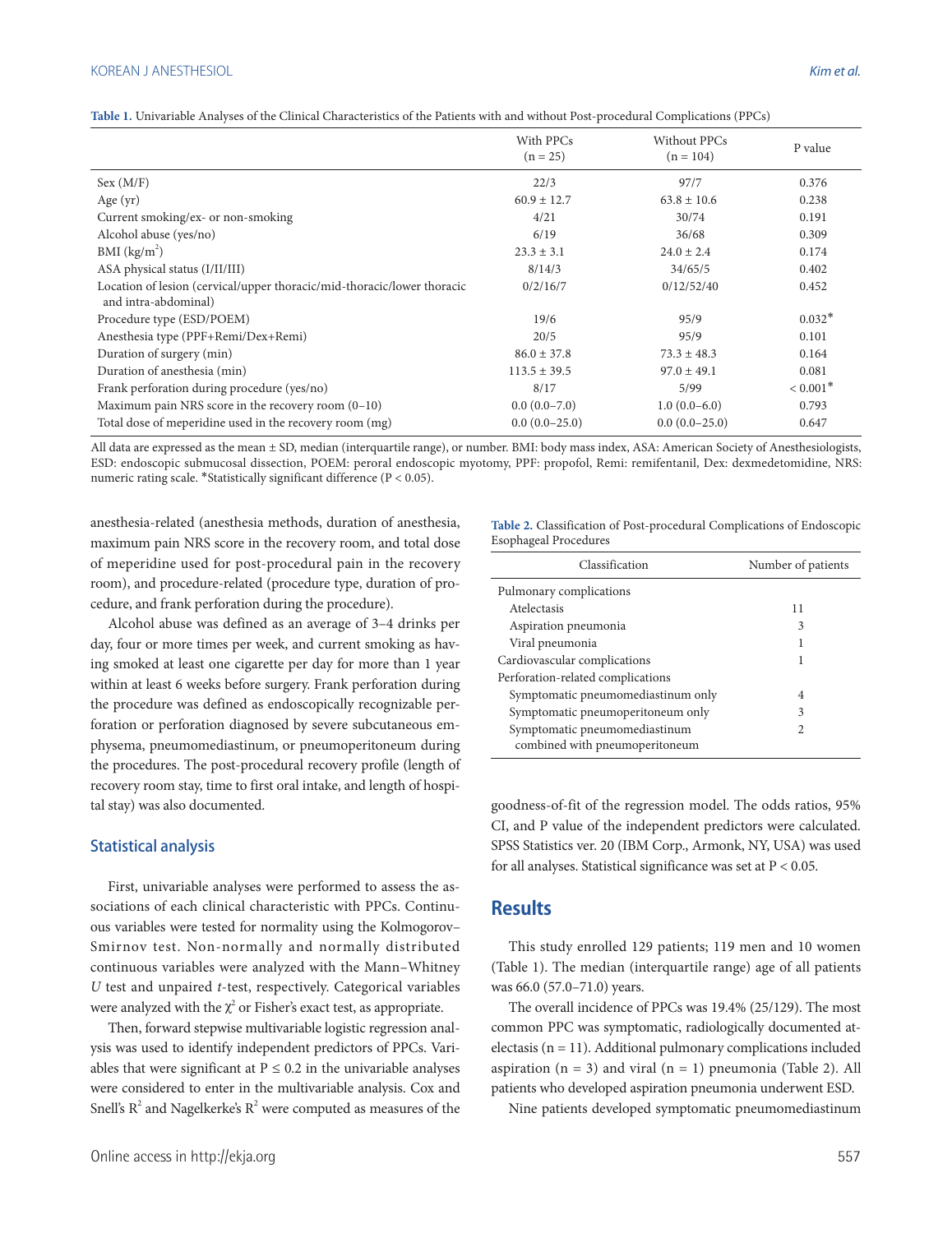or pneumoperitoneum on the day of the procedure, which was resolved by conservative management (fasting and intravenous antibiotics). Of these, one patient did not show any signs of  $CO<sub>2</sub>$ leakage from the esophagus during the procedure. Two of these patients had simultaneous pneumomediastinum and pneumoperitoneum. One cardiovascular complication occurred, namely, cardiogenic shock necessitating cardioversion that developed in a patient with pre-existing atrial fibrillation.

No reoperation due to procedural complications or mortality occurred during hospitalization. There were no general anesthesia-specific adverse events, such as adverse drug reactions or intubation complications.

Frank perforation during the procedure occurred in 13 patients, of which six patients were identified only when they developed severe subcutaneous emphysema or pneumoperitoneum (without endoscopic evidence of perforation). Except for one case requiring polyglycolic acid sheet application, all endoscopically recognized perforations were treated endoscopically by applying endoclips. Overall, 38.5% (5/13) of the patients with a frank perforation did not develop any clinical sequelae on the ward (Table 3).

#### Univariable and multivariable analysis

Of the variables studied, procedure type (POEM vs. ESD) and frank perforation during the procedure were significantly associated with PPCs in the univariable analyses (P < 0.05, Table 1).

Given the high correlation between 'duration of procedure' and 'duration of anesthesia' (Pearson's correlation coefficient = 0.987, P < 0.001), the latter variable was removed. Thus, in addition to these two variables, four variables associated with PPCs  $(P \le 0.2)$  in the univariate analysis (current smoking, body mass index, anesthesia type, and procedure duration) were entered into the multivariate logistic regression analysis. Of these, only frank perforation during the procedure was an independent risk factor for PPCs (odds ratio, 8.470, 95% CI, 2.051-34.974, P = 0.003).

#### Recovery variables between patients with and without PPCs

Post-procedures, the patients who developed PPCs had a longer time to first oral intake  $(2.5 \pm 2.8 \text{ and } 1.3 \pm 0.8 \text{ days for})$ patients with and without PPCs, respectively;  $P = 0.047$ ). In addition, the presence of a PPC resulted in a prolonged postprocedural hospital stay (4.9  $\pm$  3.5 and 3.2  $\pm$  0.7 days for patients with and without PPCs, respectively;  $P = 0.026$ ) (Table 4).

## **Discussion**

The main finding of this study was that PPCs occurred with an incidence of 19.4% in patients undergoing endoscopic esophageal procedures with general anesthesia, but all of these complications could be dealt with during the procedures and managed successfully by conservative measures after the procedures.

In the era of endoscopic gastric procedures, the safety and efficacy of sedation are clear [6,7]. While one study reported a favorable result for sedation [8], advanced esophageal endoscopy is generally performed under general anesthesia. Compared with endoscopic gastric procedures, minimal patient movement is more important during endoscopic esophageal procedures due to the anatomic differences [3]. Insufficient depth of seda-

**Table 3.** Characteristics and Clinical Courses of the Patients with Frank Perforation during the Procedure

|                                                                         | Number of patients |
|-------------------------------------------------------------------------|--------------------|
| Endoscopically recognizable perforation (yes/no)                        | 7/6                |
| ESD/POEM                                                                | 8/5                |
| No treatment/closure with clips/application of polyglycolic acid sheets | 6/6/1              |
| Application of abdominal drain (yes/no)                                 | 1/12               |
| Progression to PPCs (yes/no)                                            | 8/5                |

ESD: endoscopic submucosal dissection, POEM: peroral endoscopic myotomy, PPCs: post-procedural complications.

|  |  |  |  |  |  |  | <b>Table 4.</b> Recovery Variables of the Patients with and without Post-procedural Complications (PPCs) |  |  |
|--|--|--|--|--|--|--|----------------------------------------------------------------------------------------------------------|--|--|
|--|--|--|--|--|--|--|----------------------------------------------------------------------------------------------------------|--|--|

|                                    | With PPCs<br>$(n = 25)$ | Without PPCs<br>$(n = 104)$ | P value  |
|------------------------------------|-------------------------|-----------------------------|----------|
| Recovery room stay (min)           | $34.8 \pm 9.8$          | $34.1 \pm 8.0$              | 0.703    |
| Time to first oral intake (days)   | $2.5 \pm 2.8$           | $1.3 \pm 0.8$               | $0.047*$ |
| Postoperative hospital stay (days) | $4.9 \pm 3.5$           | $3.2 \pm 0.7$               | $0.026*$ |

All data are expressed as mean  $\pm$  SD. \*Statistically significant difference (P < 0.05).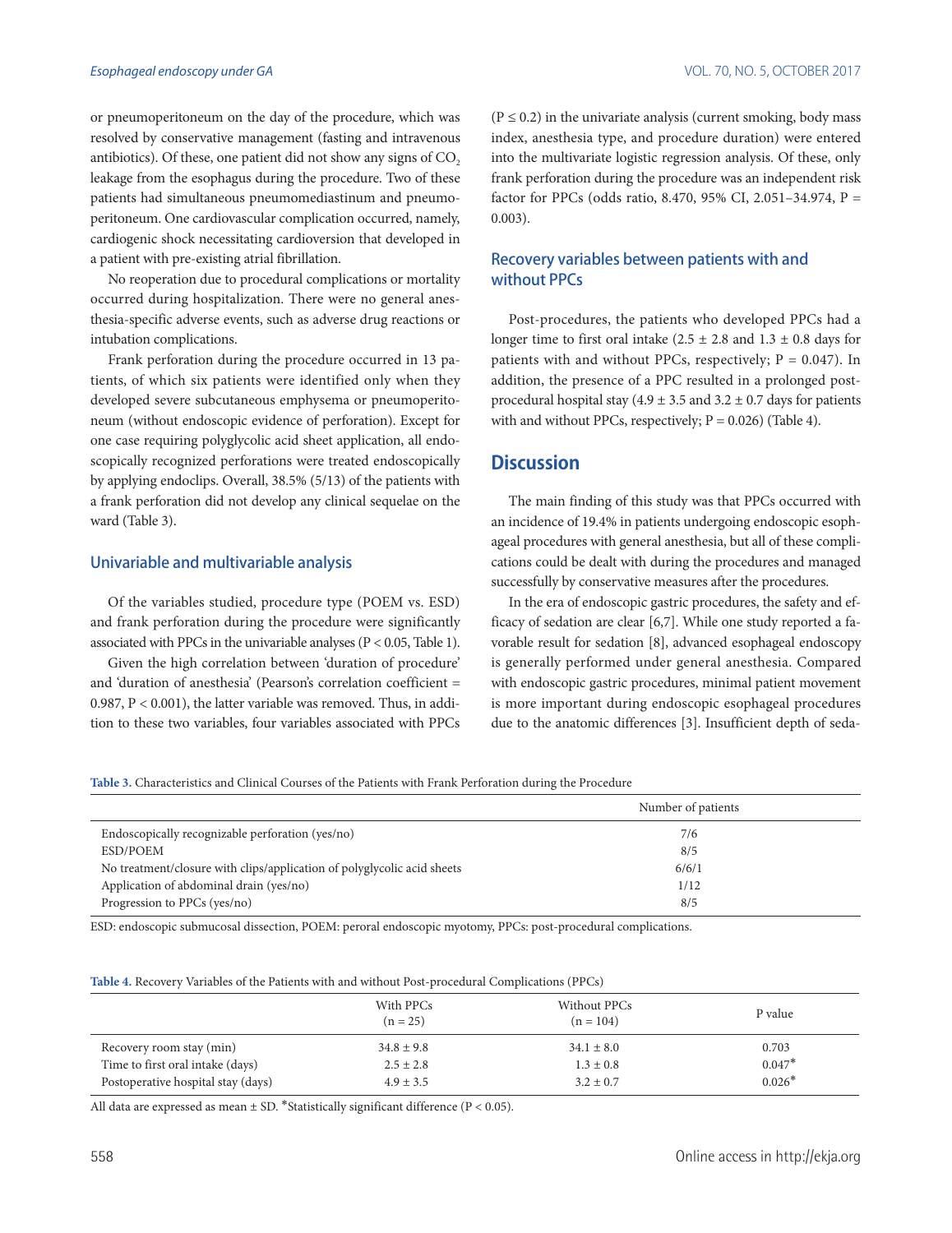tion can lead to an unstable respiratory status or patient movement, which may result in complications such as perforation and hemorrhage.

In addition to the absence of patient movement, the major advantages of general anesthesia for endoscopic esophageal procedures include the reliability of the airway with tracheal intubation, a reduced risk of aspiration pneumonia, and the assistance of an anesthesiologist if complications occur [3,9]. As a result, more anesthesiologists are likely to encounter such patients in their daily practice.

Compared with gastric ESD, the risk of perforation is greater for esophageal ESD, with perforation rates in gastric ESD ranging between 1.2% and 5.2% versus up to 10.7% in esophageal ESD [10,11]. Although one small retrospective study [3] reported a similar incidence of perforation between general anesthesia and sedation, it is uncertain whether anesthesia methods influence the risk of perforation during esophageal ESD. In comparison, the reported perforation rate in POEM ranges broadly from 0.4% to 14% [11].

Although the majority of esophageal perforations can be treated successfully with immediate endoscopic closure and conservative management, it is considered a major complication due to the potential for severe emphysema and life-threatening mediastinal inflammation. In this study, perforation-related PPCs occurred in nine cases (7.0% of all cases). Fortunately, all of them resolved with endoscopic closure and conservative measures.

Notably, 38.5% (5/13) of the patients with a frank perforation did not show any symptoms or signs on the ward. This result may be in part attributed to the use of  $CO<sub>2</sub>$  gas during the endoscopic esophageal procedures. CO<sub>2</sub> gas is cleared from the gastrointestinal tract more rapidly than air and is subsequently exhaled from the lungs  $[12]$ . CO<sub>2</sub> insufflation during endoscopic esophageal procedures is known to reduce the risk of severe perforation-related PPCs [12]. In addition, general anesthesia itself may exert a protective effect on the progression of pneumoperitoneum or pneumomediastinum. The mediastinal pressure is higher than the intra-esophageal pressure under general anesthesia, which prevents mediastinal emphysema.

In this study, frank perforation during the procedure was found to be a strong independent risk factor for PPCs. As demonstrated in this study, the presence of frank perforation during the procedure does not always precede clinically significant PPCs. However, 61.5% (8/13) of the cases with a frank perforation progressed to symptomatic pneumomediastinum or pneumoperitoneum. It is evident that the clinical outcome of iatrogenic perforation depends on the timing and efficacy of interventions. In the case of an endoscopically identified or clinically suspected perforation, proactive intervention, including immediate treatment with endoclips, is necessary to minimize the morbidity and mortality related to iatrogenic perforation [11,13]. Careful follow-up is mandatory in cases with a prolonged high-grade fever, positive tests for inflammation, and chest pain.

Post-procedural pneumomediastinum or pneumoperitoneum may occur in the absence of endoscopically or clinically detected perforation during ESD or POEM. In our series, one patient who developed symptomatic pneumomediastinum did not show any sign of  $CO<sub>2</sub>$  leakage from the esophagus during the procedure. This may be attributed to the absence of serosa in the esophagus.  $CO<sub>2</sub>$  gas might diffuse into the mediastinum or abdomen via muscle fibers exposed during the submucosal dissection or myotomy [13,14]. However, this is usually self-limiting because CO<sub>2</sub> gas is reabsorbed spontaneously after the procedure. If clinically relevant on the ward, such a small amount of gas leakage can be effectively treated by using antibiotics and fasting.

In this study, three cases of aspiration pneumonia were observed. In addition to achalasia or an esophageal tumor, upper gastrointestinal endoscopy itself is a known risk factor for regurgitation and aspiration [4,14,15]. Aspiration pneumonia occurs in 1.6–6.6% of gastric ESD cases under sedation [16,17]. Although not perfect, positive pressure ventilation with tracheal intubation significantly decreases the risk of regurgitation or aspiration. This is the main reason for the relatively low incidence of aspiration pneumonia observed in this study.

Some anesthesiologists recommended the routine preanesthetic clearance of the esophageal contents before POEM because the prevention of aspiration is more important during POEM [15]. Nevertheless, no aspiration pneumonia developed in the POEM patients in this study, although prior endoscopic clearance was not performed. We believe that withholding oral intake except clear fluids for 24 h before POEM might have protective effects on regurgitation and aspiration. Routine preanesthetic endoscopic suctioning may cause marked discomfort in some patients.

In our series, there were no general anesthesia-specific adverse effects such as adverse drug reactions or intubation complications. Atelectasis, the most common PPC in this study, can occur following non-surgical procedures under sedation. In a retrospective analysis of upper gastrointestinal endoscopic resection (mostly including gastric lesions), an atelectasis rate of 19.5% (68 of 349 cases) was reported after endoscopist-directed sedation [18]. Compared with that study, we had a relatively low incidence of atelectasis (11/129, 8.5%), although direct comparison may be impossible due to the different procedures studied. Further study is necessary to clarify the beneficial effect of general anesthesia over sedation on atelectasis following endoscopic esophageal procedures.

One major limitation of this study is that it was a retrospec-